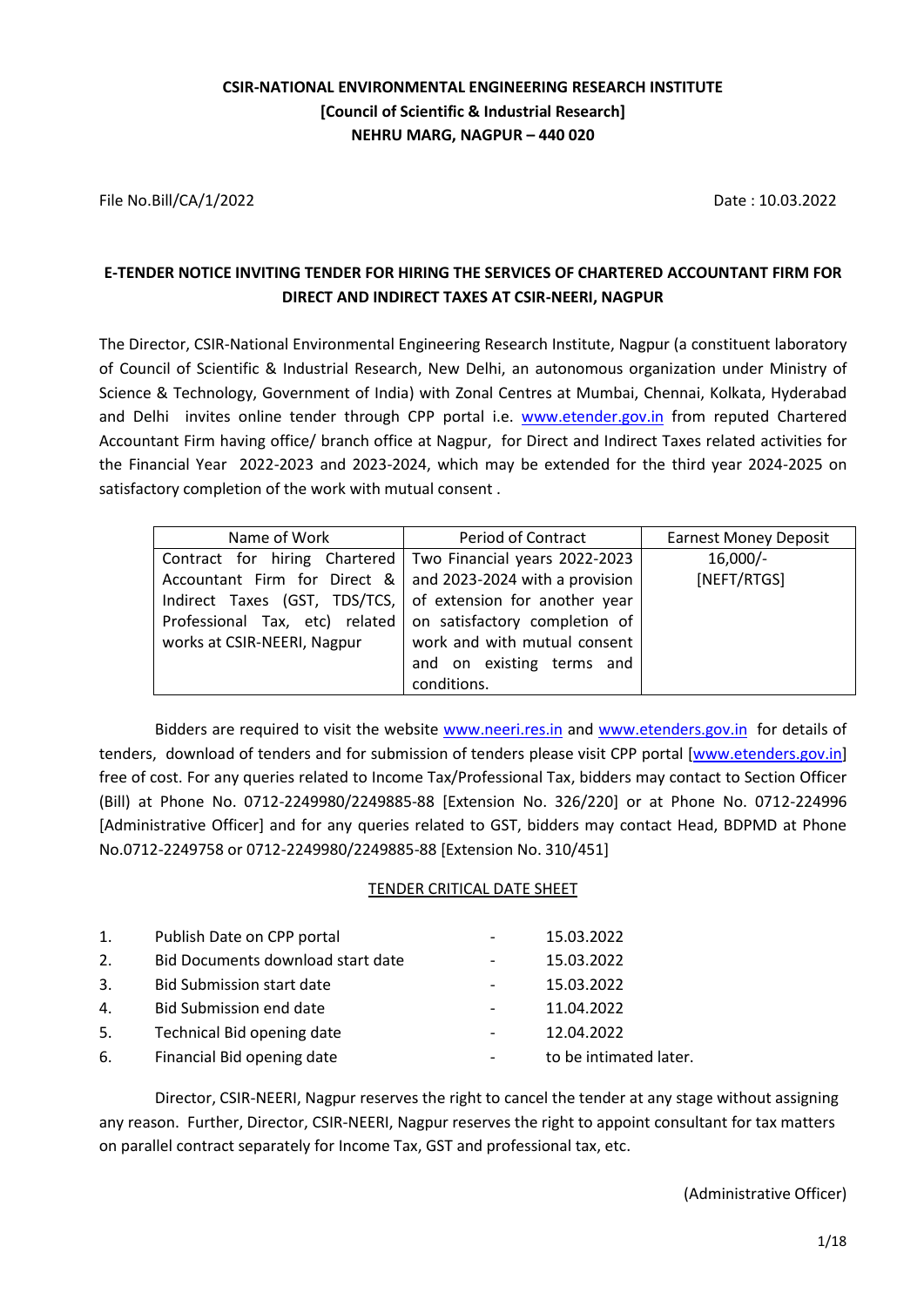#### **DETAILS OF BIDS**

"TWO BID SYSTEM" shall be followed for this tender. Bidder should take due care to submit tender through online (on CPP portal:http://etender.gov.in/eprocure/app).

Bid evaluation criteria shall be the basis for evaluation of tenders. Financial Bid of those Bidders who qualify technically will only be opened. The Bidders who do not qualify technically, their financial bids will not be opened. Bids not confirming to tender conditions are liable to be rejected. Supporting documents required, if any, in conformity of facts mentioned in the bid may be sought subsequently at the discretion of the Competent Authority.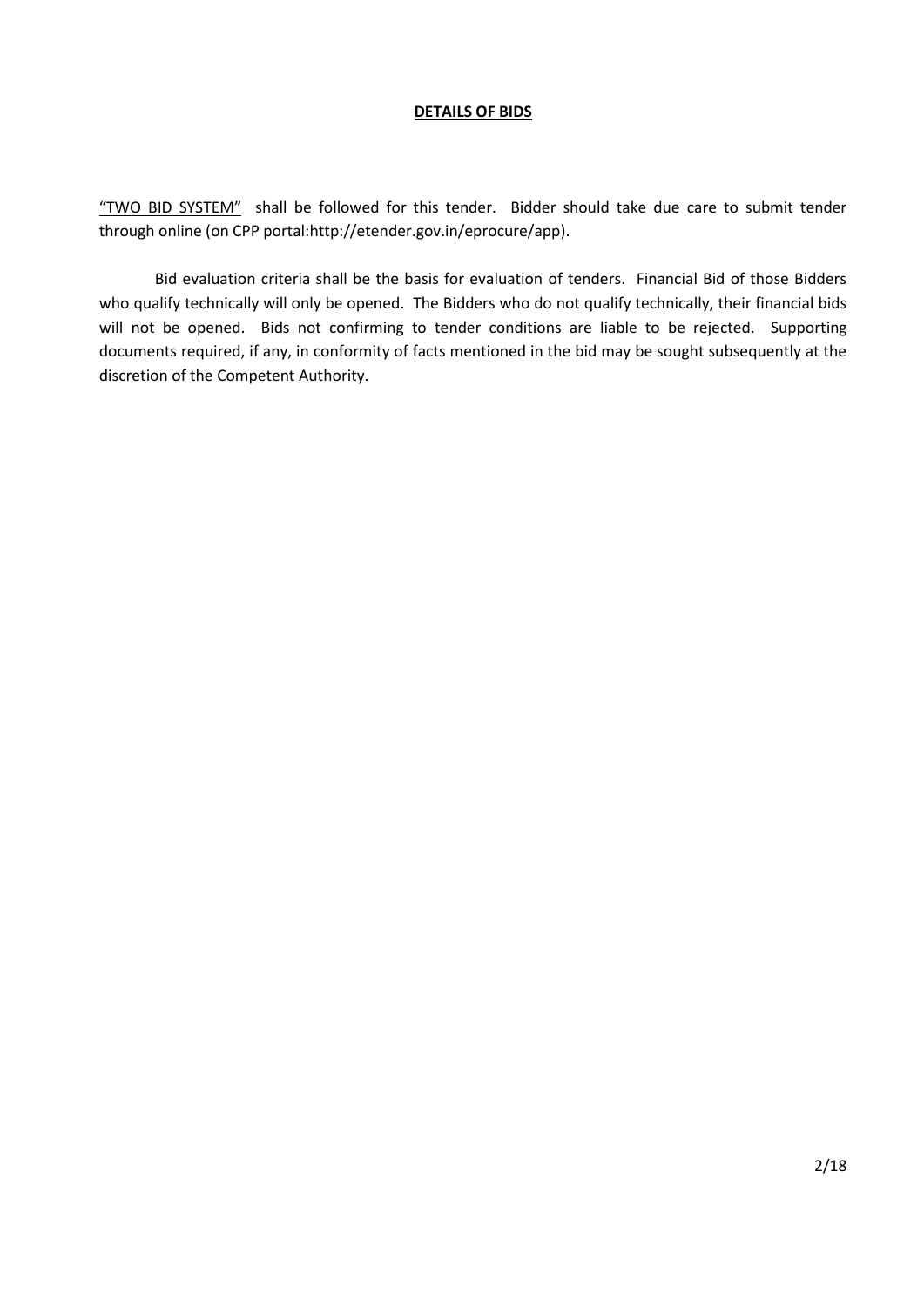### **SCOPE OF WORK**

# **[A] GST**

### 1. **Compliance related to GST Law :**

- To ensure accurate calculations and timely payment of GST liability on a monthly basis as per the provisions of GST Act, as amended from time to time.
- Preparation & filing of monthly GST returns and ensure accurate & regular filing of Return.
- Arrange, finalize and submit the above GST Return correctly to the GST Authorities in stipulated Time, to avoid any levy of penalty.
- Opine and guide on any GST issue, which may arise and also arrange compliance of the same. Ensure compliances of all notices/letters from GST authorities received.
- 2. Obtaining Registration under GST Rules, 2017 for newly created Divisions/Circle Offices, if any, to which GST 2017 is applicable, if presently not existing.

### **Consultancy Services shall include, but shall not be limited to :**

- Collecting the relevant data from CSIR-NEERI, analyzing and consolidating it.
- Preparation and (stipulated) timely filing (on or before due date) of GSTR-1, GSTR-3b and GSTR-7 (as at present), including monthly remittance of GST liability after incorporating all the factors/components like RCM, Input Tax Credit & necessary validation of input/consolidated data given by CSIR-NEERI for the difference business places, based on data available.
- Timely filing of any other Return(s) (in addition/in place of GSTR-1, GSTR-7 & GSTR-3B) as may be prescribed/notified by the GST Council/Govt. of India/any other appropriate authorities, for/during the engagement period.
- Assisting CSIR-NEERI in the classification of the transactions under the correct HSN/SAC code for goods/services.
- Assessing potential impact of GST Laws on different business operations of the CSIR-NEERI i.e. advising on the applicability of GST on various transactions undertaken or proposed to be undertaken.
- Applying provisions related to place of supply in CSIR-NEERI's transactions and determining the correct type of tax (CGST & SGST or IGST) to be paid on the basis of classification under inter-state or intra-state supply.
- Compliance of the various Procedures, Rules & Regulations as notified by the Appropriate Authorities, while/during the course of filing various Returns.
- Periodical identification & reconciliation of GST Returns with the Books of Accounts of CSIR-NEERI including that of availing eligible Input Tax Credit of the transactions auto-populated through GST Portal (GSTR-2a) in to the respective CSIR-NEERI GSTIN & further contact/correspondence with the Vendors for necessary corrections, as may be required.
- Determining the inputs, input services and capital goods on which taxes have been paid and credit of which are eligible to be taken and determining the reversals of input tax credit availed as per GST laws & CSIR guidelines.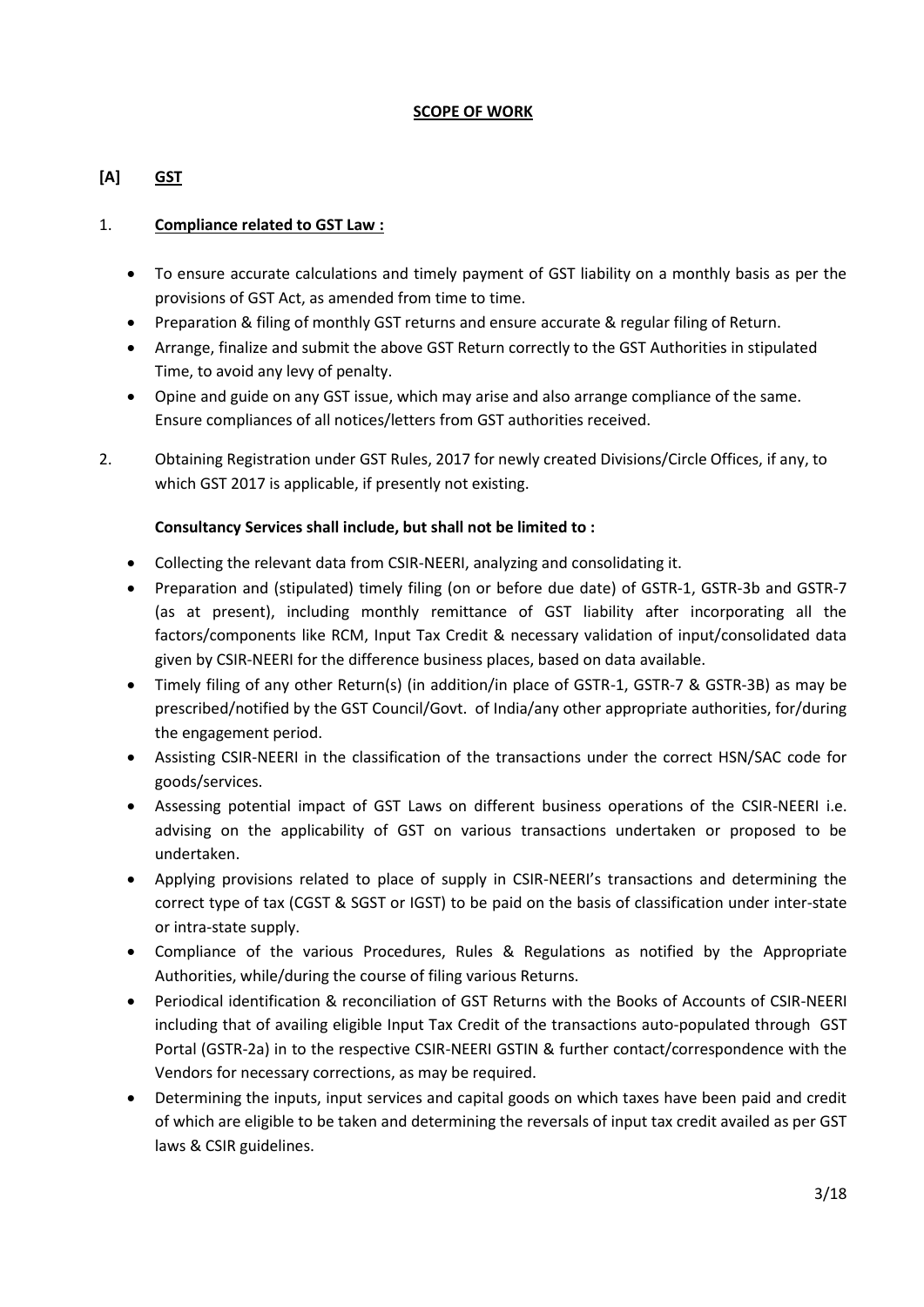- Refund of unutilized input tax credit (ITC)
	- Collection of relevant documents to be submitted for the claim of refund.
	- Preparation and filing of online application along with filing of relevant documents against which refund is to be claimed.
	- Following up with the GST department for the finalization of refund claim.
- Conducting Anti-profiteering study.
	- Analyzing the books of accounts and relevant notifications issued under GST laws to check the applicability of the provisions of anti-profiteering on the CSIR-NEERI.
	- Assisting on any ongoing related enquiry or investigation initiated.
- Preparing and filing of E-Ways Bills for movement of goods, if any.
- Assistance in generating and maintenance of e-invoice wherever required.
- Determining the applicability of reverse charge mechanism, if any.
- Providing advice/clarifications on the queries that may be raised by CSIR-NEERI in connection with the interpretation of various Procedures, Rules & Regulations as notified by the Appropriate Authorities, in connection with the compilation of data for filing of periodical returns.
- Providing updates & compliance on GST laws through Amendments, Notifications, Circulars, etc., relevant to CSIR-NEERI and professional advice on the action to be taken by CSIR-NEERI units in compilation to the said Rules & Regulations in force.
- Attend to any notice issued by Appropriate Authorities (GST) and appear on behalf of CSIR-NEERI for resolution of issues raised to the satisfaction of the Appropriate Authorities.
- Providing any other related support (not covered above) to CSIR-NEERI in connection with the GST compliance.
- To appear before the GST Authorities for tax assessment proceedings, preparation of draft replies for appeal and filing/e-filing of the same to the concerned authorities.
- Handling all assessment proceedings initiated by appropriate authorities including drafting / filing of replies and submission, representation before Tax Authorities for assessment proceedings, drafting / filing of submissions before Tax Authorities regarding rectification application including any penalty proceedings as applicable, drafting / filing the submission for stay of any demand, review of orders, etc. and attending the hearings.
- Advising CSIR-NEERI, Nagpur for further course of action consequent to the assessment / reassessment / rectification orders issued by Tax Authorities, filing of appeal before GST Authority including drafting of grounds of appeal and statement of facts, filing of written submission / paper book and representation in all existing / new appeal proceedings before GST Authority, representing CSIR-NEERI to various Tax Authorities.

## **[B] INCOME TAX/TDS/TCS, etc**

- (i) Tax computation
- (ii) Assistance in monthly TDS payments.
- (iii) To ensure compliance of timely e-filing of quarterly TDS/TCS returns along with revision if required.
- (iv) Filing of quarterly/annually TDS/TCS returns including computation along with all required statutory reports.
- (v) Follow up for Tax Assessment till finalization and refund of TDS claims.
- (vi) To appear before the Income Tax Authorities for tax assessment proceedings, preparation of draft replies for appeal and filing/e-filing of the same to the concerned authorities.
- (vii) Advice on Income Tax related issues from time to time.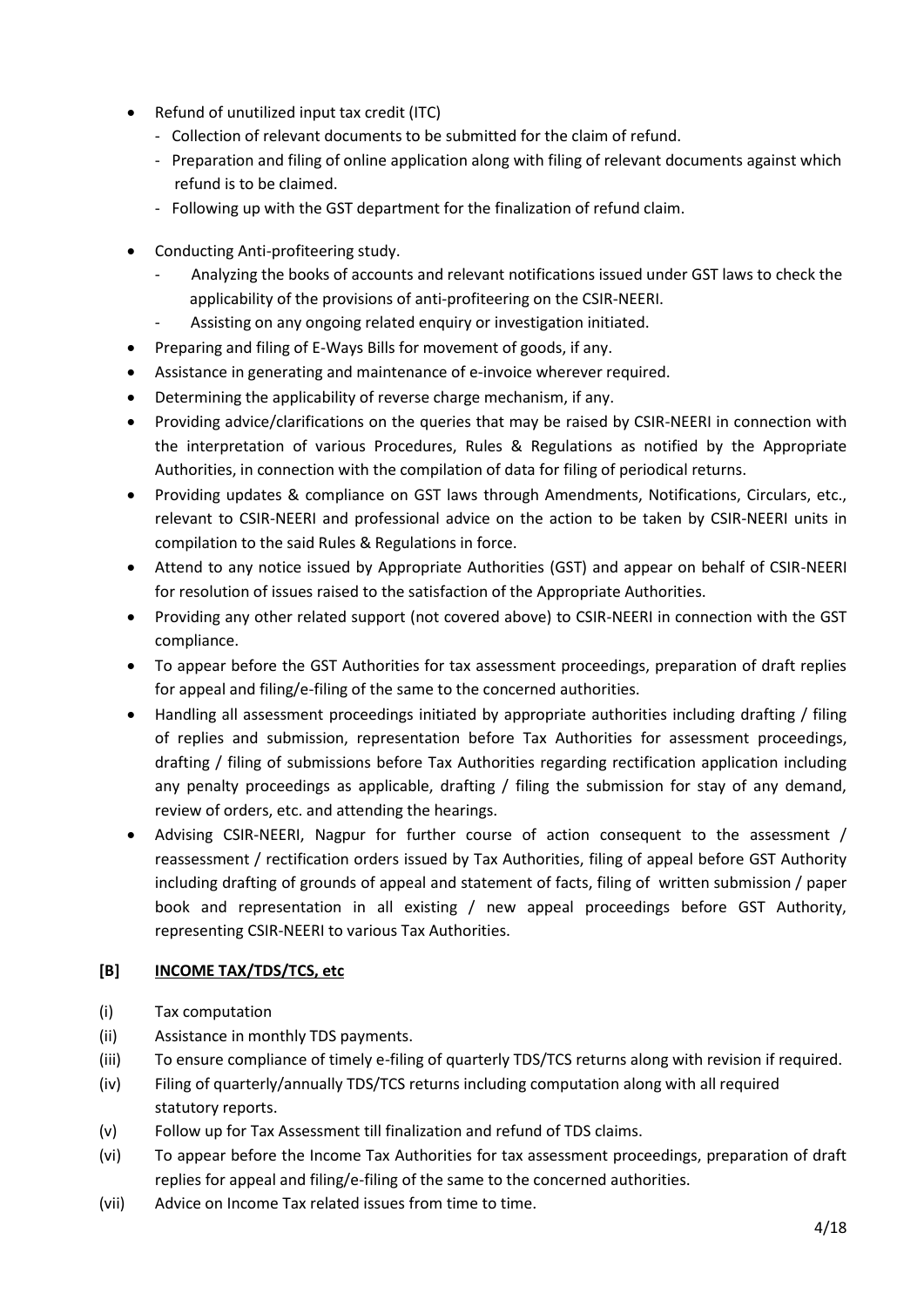- (viii) Furnishing of Form-16 to employees well in time.
- (ix) Timely filing of correction/rectification/revision in monthly/quarterly returns in case of any incorrect entry on invalid/wrong PAN or any other kind of error in any return of income tax.
- **[C]** Under the Indian Tax Laws, CSIR-NEERI, Nagpur is also required to deduct the tax at source on various payments on account of transactions made by NEERI and issue the certificate for the tax deducted at source (TDS) to the payee and file quarterly TDS return with the tax authorities. Further, failure to comply with TDS provisions will attract levy of interest and penalties and hence following scope of woks are also included.
- (i) Handling all assessment proceedings initiated by appropriate authorities including drafting / filing of replies and submission, representation before Tax Authorities for assessment proceedings, drafting / filing of submissions before Tax Authorities regarding rectification application including any penalty proceedings as applicable, drafting / filing the submission for stay of any demand, review of orders, etc. and attending the hearings.
- (ii) Advising CSIR-NEERI, Nagpur for further course of action consequent to the assessment / reassessment / rectification orders issued by Tax Authorities, filing of appeal before CIT including drafting of grounds of appeal and statement of facts, filing of written submission / paper book and representation in all existing / new appeal proceedings before CIT, representing CSIR-NEERI to various Tax Authorities.
- (iii) Pursuing, assisting and coordinating with Income Tax Authorities for timely getting the refund due to CSIR-NEERI, Nagpur.
- (iv) Rendering expert opinions as and when required by CSIR-NEERI, Nagpur for all the taxation issues including international taxation matters, etc., updating CSIR-NEERI on all the changes in relevant taxation laws and suggesting measures for effective adaptation of changes by CSIR-NEERI wherever required.
- (v) Advise on TDS rates on various categories of payments (including salary) and review of quarterly statement in respect of tax deducted / deposited from salary, honorarium, consultancy services from Consultants, service providers and contractors, etc. before filing the return.
- (vi) The service of tax consultant firm would include advice on issues pertaining to tax and regulatory matters including matters relating to tax treaties which may arise from time to time in course of operation. For these need base calls, no extra charges shall be paid.
- (vii) The Chartered Account Firm will provide the service from end to end on all such taxation matters including filing of returns/correction/revisions, etc. The firm will also advice in the matter as and when required.

## **[D] Professional Tax :**

Filing of Return, reply to the notices, rectification, advising on matters relating to Professional Tax and any other associated works.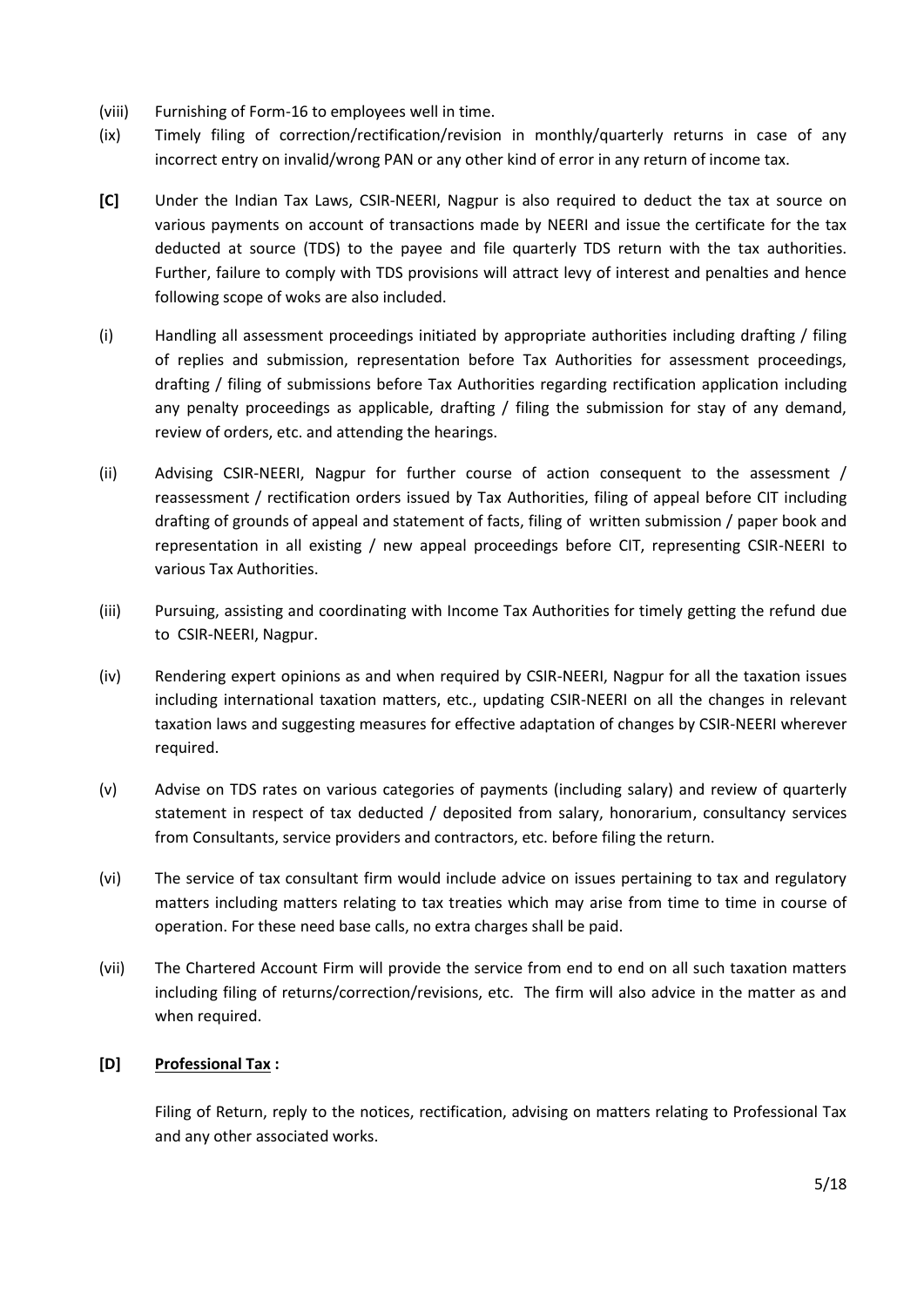### **TERMS AND CONDITIONS**

- (i) The Firm should have 05 years (five years) experience ending last day of month previous to one in which bids are invited (including atleast 3 years of handling GST matters) of providing tax consultant services to Education/Research Institute of eminence/PSU/State/Central Government organizations/state/central financial/educational Institution ( attach proof).
- (ii) Annual Financial Turnover of Firm providing such services should not be less than Rs.25. 00 lakh per annum during the last three years ending  $31<sup>st</sup>$  March of the previous Financial Year. (attach proof).
- (iii) The Firm should have its active office or branch Office in Nagpur (attach proof).
- (iv) Separate person for GST and TDS/TCS/PT should exclusively be deployed at CSIR-NEERI, Nagpur for thrice in a week. The persons to be deployed at CSIR-NEERI, Nagpur for GST purpose and TDS/TCS/PT purpose should be well qualified and well versed with taxation laws.
- (v) Initially the contract will be for two years 2022-2023 and 2023-2024 extendable to the third year depending upon the satisfactory performance of the Firm.
- (vi) Payment will be released quarterly, on pro-rata basis after duly certified by service receiver. TDS as per rule will be deducted from the payment.
- (vii) An undertaking will be submitted by the Firm that the Firm is not debarred by any CSIR lab or any Govt./Autonomous Bodies/Semi-Govt. etc.
- (viii) The contract will be awarded to lowest bidder fulfilling other criteria in tender and technically qualified.
- (ix) The Director, CSIR-NEERI may terminate the contract of the selected firm on account of unsatisfactory service by giving one month notice.
- (x) The selected firm shall have to enter into an agreement within 10 days after award of work.

## **BID SUBMISSION**

Technical and Financial Bid should be submitted in separate proforma (Annexure-I & BOQ separately on CPP portal).

### **INSTRUCTIONS TO BIDDERS**

- (i) The tender shall be accepted only through online e-tendering process and all details pertaining to the tender and guidelines for e-tendering are available on the website mentioned above.
- (ii) The bidders shall be responsible for all costs associated with the preparation of this proposal, if any, regardless of the conduct or outcome of the bidding process.
- (iii) If the last date of submission and opening of the bid happens to be a holiday, the bid shall be opened on the next working day. The proposal submitted by the bidder should be valid for acceptance for a period of 90 days from the opening date of bid. In exceptional circumstances prior to expiry of original bid validity period, CSIR-NEERI may require the bidder to extend the period of validity for a specified additional period.
- (iv) CSIR-NEERI, Nagpur may seek clarifications on the bid submitted by the bidders.
- (v) The scope of work shall be as defined in the bidding documents.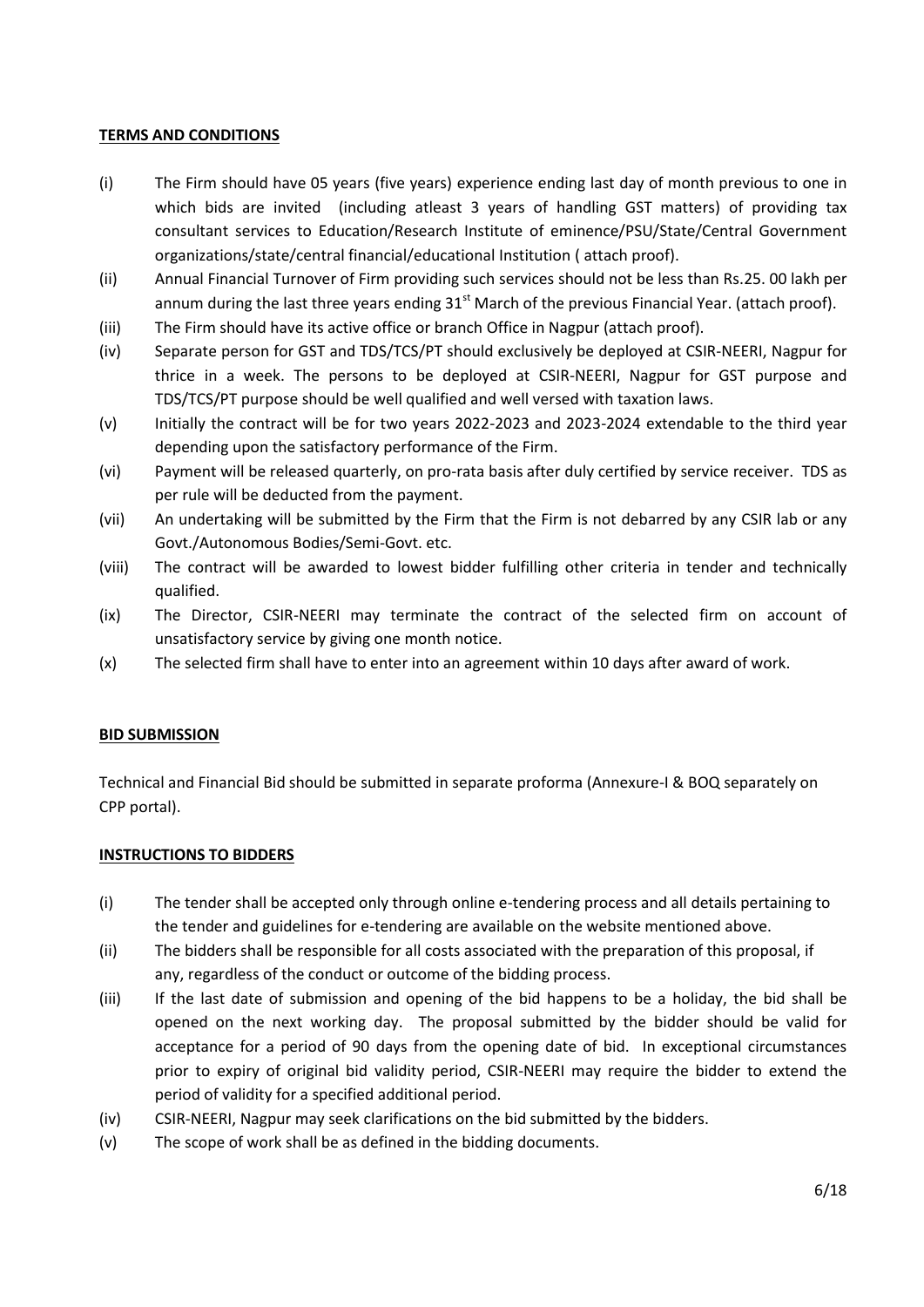- (vi) At any time, prior to the deadline for submission of bids, CSIR-NEERI, Nagpur may for any reason, whether on its own requirement or in response to a clarification requested by prospective bidders, modify the bidding document by issuing addendum.
- (vii) A bidder shall submit only one bid for entire scope of work. Assigning part of work/tie up arrangement is not allowed.
- (viii) The bidder shall quote prices only in BOQ inclusive of all taxes. In the e-price bid, the bidder shall quote in figures only, as asked for. The fees quoted by the bidder shall remain firm and fixed.
- (ix) Bidders are required to confirm the acceptance to the entire scope of work after clear understanding of CSIR-NEERI's requirements.
- (x) Bidders are required to provide their address in detail including telephone No., fax No and contact person's names mobile numbers and email ID in the technical bid document.
- (xi) No changes in the price quoted shall be permitted after the work order has been issued except on account of statutory variations. No variation or modification in the terms of the contract shall be made except by written amendment signed by both the parties.
- (xii) Contact Details for services
	- [1] For Income Tax / Professional Tax : DDO (Bill Section), Telephone No.0712-2249885-88/2249980 [Ext. No.326/220] or 0712 -2249996 (Administrative Officer)
	- [2] For GST : DDO [BDPMD], Telephone No. 0712-2249758 or 0712-2249885-88/2249980 [Ext. No. 310/451]

### **Earnest Money Deposit**

Bidders shall deposit EMD for Rs.16,000/- through RTGS/NEFT in favour of "**The Director, CSIR-NEERI, Nagpur (Saving Account No.30266513766, IFSC Code – SBIN0004224 of State Bank of India, NEERI Branch, Nehru Marg, Nagpur (Maharashtra) – 440 020**. Tender without EMD shall summarily be rejected. EMD of unsuccessful bidders shall be refunded after award to successful bidder.

### **PERFORMANCE SECURITY**

The successful bidders shall furnish performance security for Rs. 24,000/- in form of Insurance Surety Bonds, Bank Guarantee from nationalized/scheduled commercial bank recognized by CSIR-NEERI, Nagpur in attached format within 7 days after award of work.

### **FORMAT OF BID**

The bidders are required to submit the technical proposal and financial proposal only through online bidding separately.

## **TECHNICAL PROPOSAL**

The technical proposal shall necessarily contain the following :

1. A brief description of the bidder organization.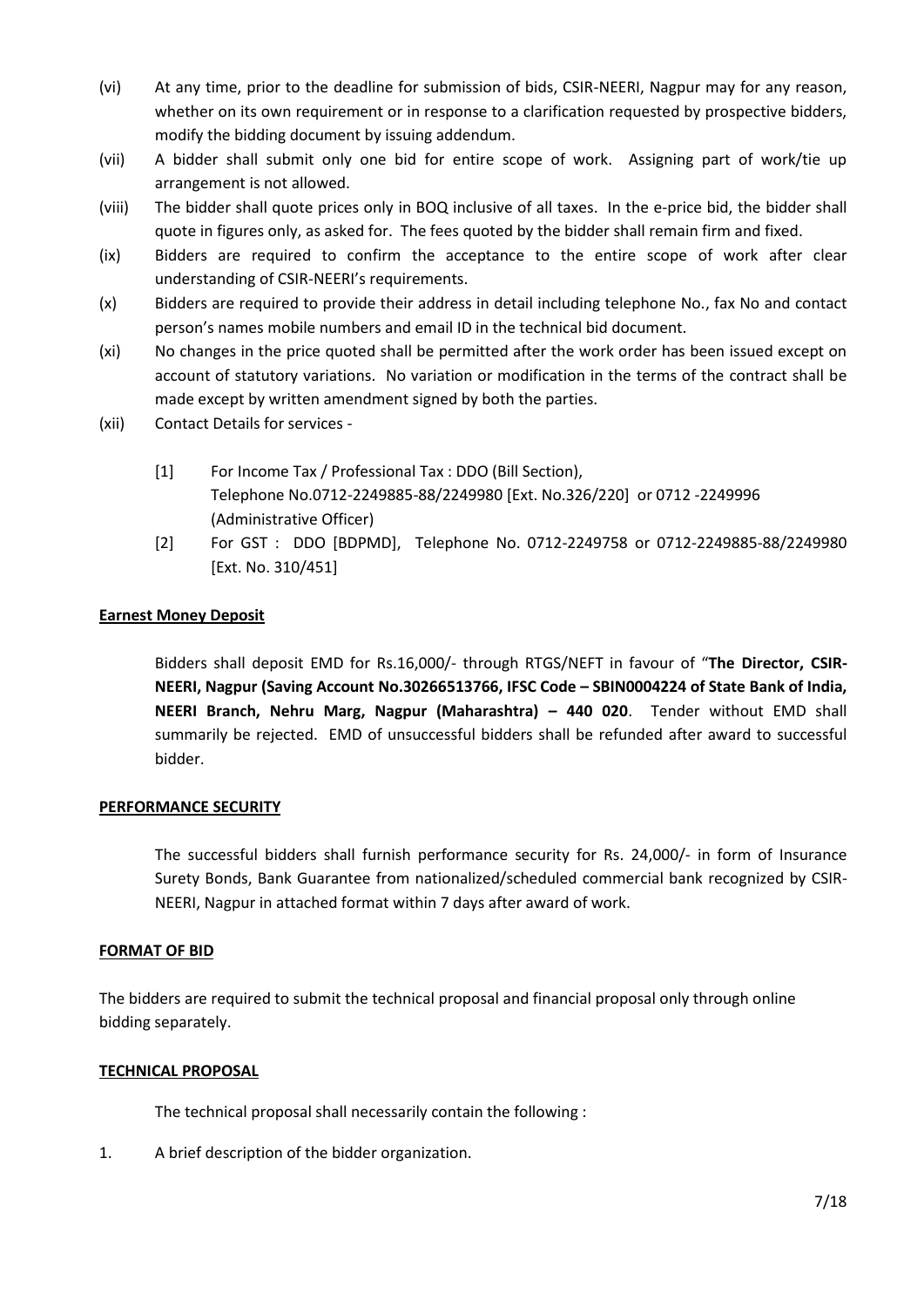- 2. Profit and loss statement, audited annual statement of accounts and Income Tax Return in proof of having a minimum annual turnover of Rs.25.00 Lakhs per annum for the past three financial years.
- 3. The tax consultant firm should have been approved by ICAI for dealing with accounts and tax matters (Indirect Tax and Direct Tax) and should have at least two qualified Chartered Accountants.
- 4. Past work experience in brief along with the current assignments handled especially mentioning the major clients (not less than five) handled at the level of ITAT/AAR, CIT(Appeals) and GST Authorities. Bidders are required to confirm the fulfilment of evaluation criteria in the following areas :
- a) Bidder should have work experience certificates, contract orders and completion certificates of their existence in the tax consultancy services for at least 5 years.
- b) Bidder shall demonstrate similar experience of rendering consultancy services in the area of Direct and Indirect tax to Education/Research Institute of eminence/PSU/State/Central Government organizations/state/central financial/educational Institution during the last five financial years.
- 5. List of Major clients served by the bidder organization in the past along with the present assignments enlisting the nature of work, copies of work/contract order, details of references, work experience certificate, work completion certificates etc., should be enclosed along with the technical bid document. CSIR-NEERI, Nagpur may contact the clients' of the bidder to ascertain performance of the bidder.
- 6. The team members must be promptly available for the assignment as and when required in addition to thrice a week. The bidder must demonstrate in their bid to the satisfaction of CSIR-NEERI, Nagpur that the proposed team members possess the relevant and suitable capability and experience for the assignment.
- 7. Bidders should possess the valid GST registration and Income Tax Registration.
- 8. Bidders should possess other valid licences required under the Law.

**Note : All the documents/documentary proofs in proof of eligibility criteria fixed, as asked above, should be scanned and enclosed with the e-technical bid.**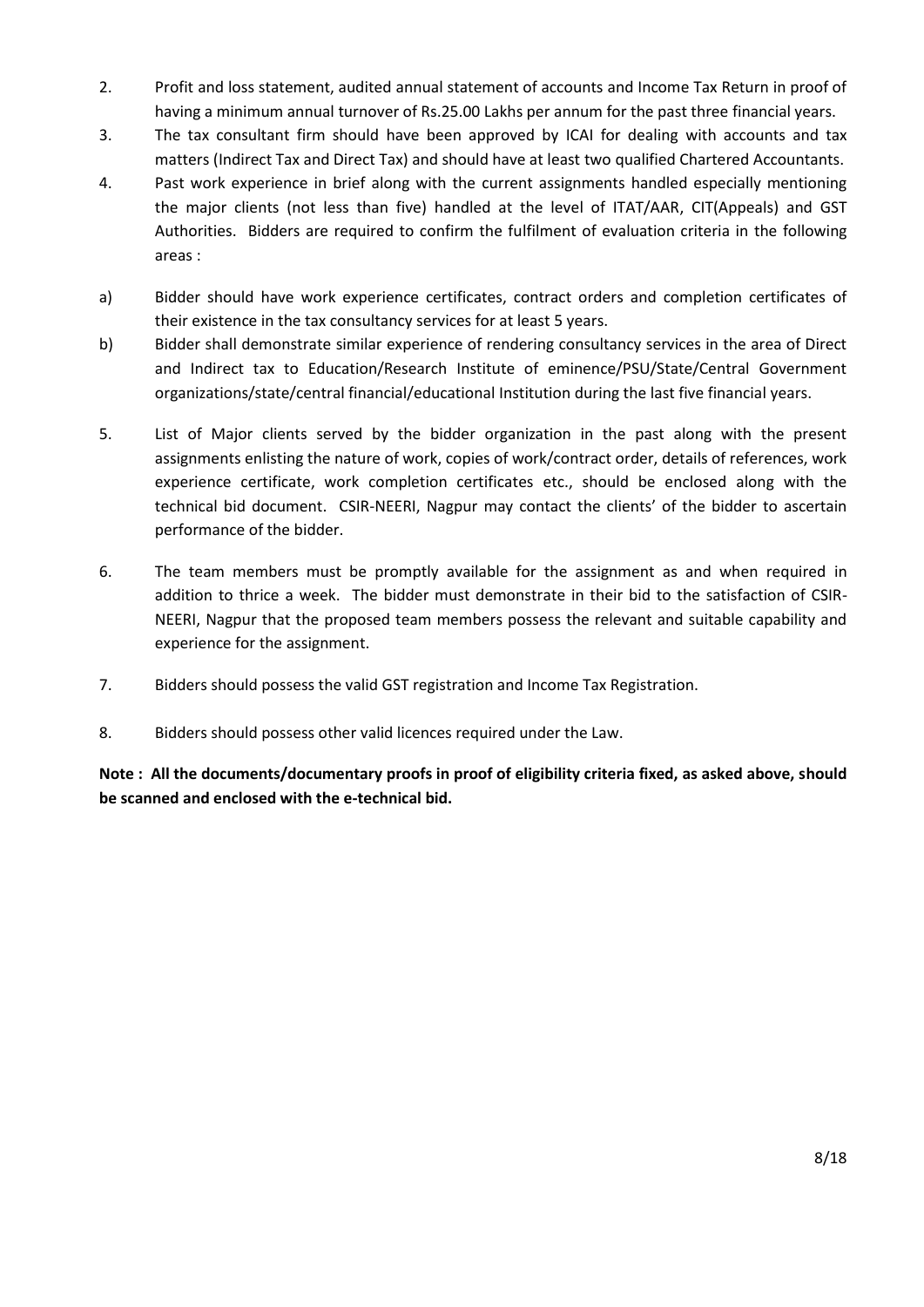### **PERFORMANCE OF SECURITY FORM**

[Refer para 5.1.2 (ix)(i) &6.1.2 (02) of the CSIR Manual)

#### **MODEL BANK GUARANTEE FORMAT FOR PERFORMANCE SECURITY**

To Director CSIR-NEERI Nagpur

WHEREAS ------------------------------ ( Name and address of the Bidder ) (hereinafter called "the Bidder) has undertaken, in pursuance of contract No. <br>dated to provide service as Tax Consultant ( hereinafter called "the contract')

AND WHEREAS it has been stipulated by you in the said contract that the Bidder shall furnish you with a bank guarantee by a scheduled commercial bank recognized by you for the sum specified therein as security for compliance with its obligations in accordance with the contract :

AND WHEREAS we have agreed to give the supplier such a bank guarantee ;

NOW THEREFORE we hereby affirm that we are guarantors and responsible to you, on behalf of the supplier, up to a total of  $\qquad$  ( amount of the guarantee in words and figures), and we undertake to pay you, upon your first written demand declaring the supplier to be in default under the contract and without cavil or argument, any sum or sums within the limits of ( amount of guarantee) as aforesaid, without your needing to prove or to show grounds or reasons for your demand or the sum specified therein.

We hereby waive the necessity of your demanding the said debt from the supplier before presenting us with the demand.

We further agree that no change or addition to or other modification of the terms of the contract to be performed there under or of any of the contract documents which may be made between you and the supplier shall in any way release us from any liability under this guarantee and we hereby waive notice of any such change, addition or modification.

This guarantee shall be valid until the -------- day of ---- ----

(Signature of the authorized officer of the Bank)

------------------------------------------

Name and designation of the officer

---------------------------------------------

Seal, Name and address of the Issuing Branch of the Bank

Note : Whenever, the bidder chooses to submit the Performance Security in the form of Insurance Bonds / Bank Guarantee, then he should advise the banker issuing the Bank Guarantee to immediately send by Registered Post (A.D.) an unstamped duplicate copy of the Guarantee directly to the Service receiver with a covering letter to compare with the original BG for the correctness, genuineness, etc.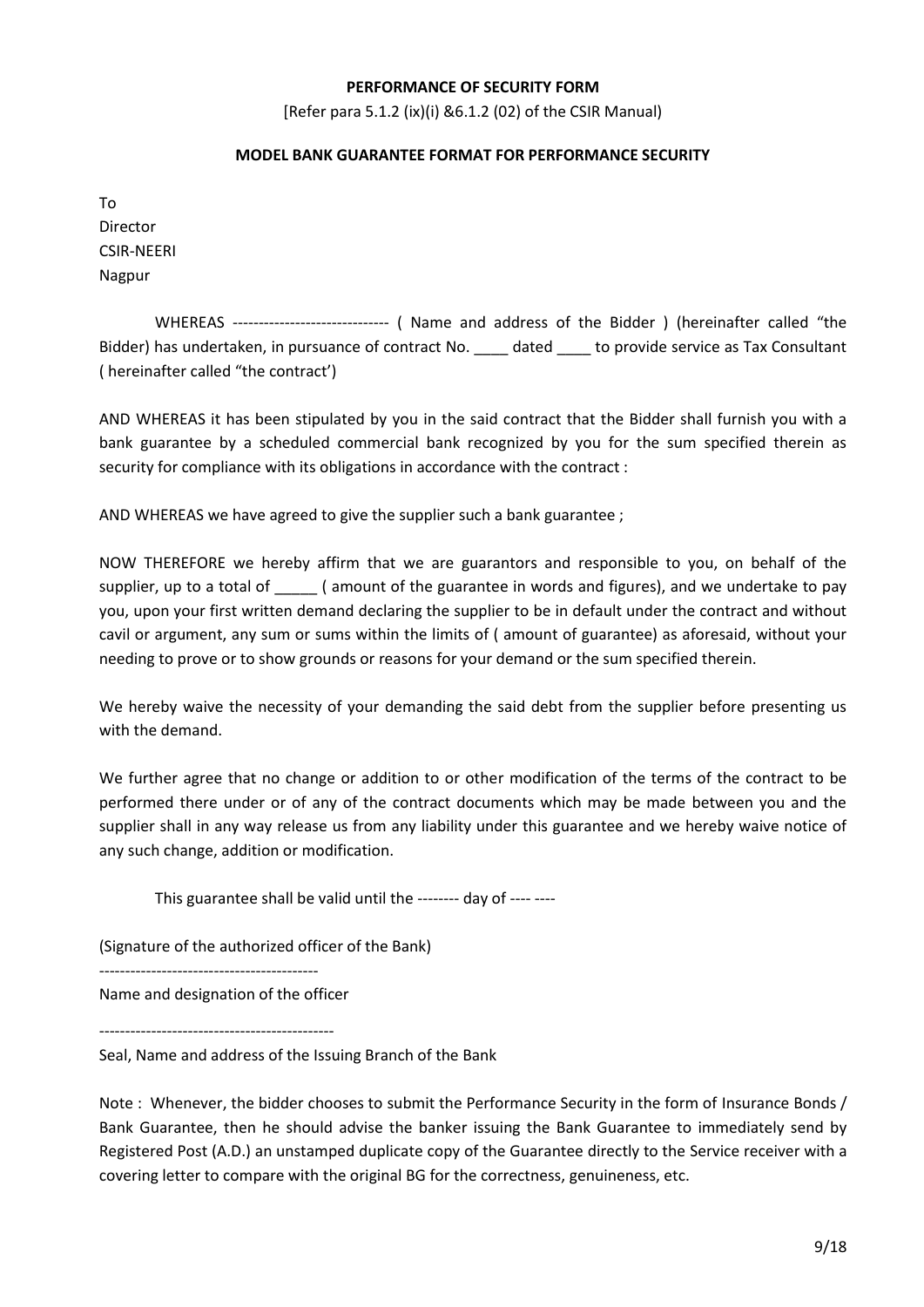## **Financial Bid Evaluation Criteria**

### Financial Bid Evaluation

The bidders are required to furnish the financial proposal in a separate proforma duly filled up in BOQ format (on CPPP portal).

The bidders are required to quote in lump sum charges for two financial years i.e. 2022-2023 & 2023-2024 (in figure only) inclusive of all taxes.

The contract will be awarded on L-1 basis subject to fulfilling the tender criteria and technical qualifications. The financial bids will be opened of those tenderers who technically qualify.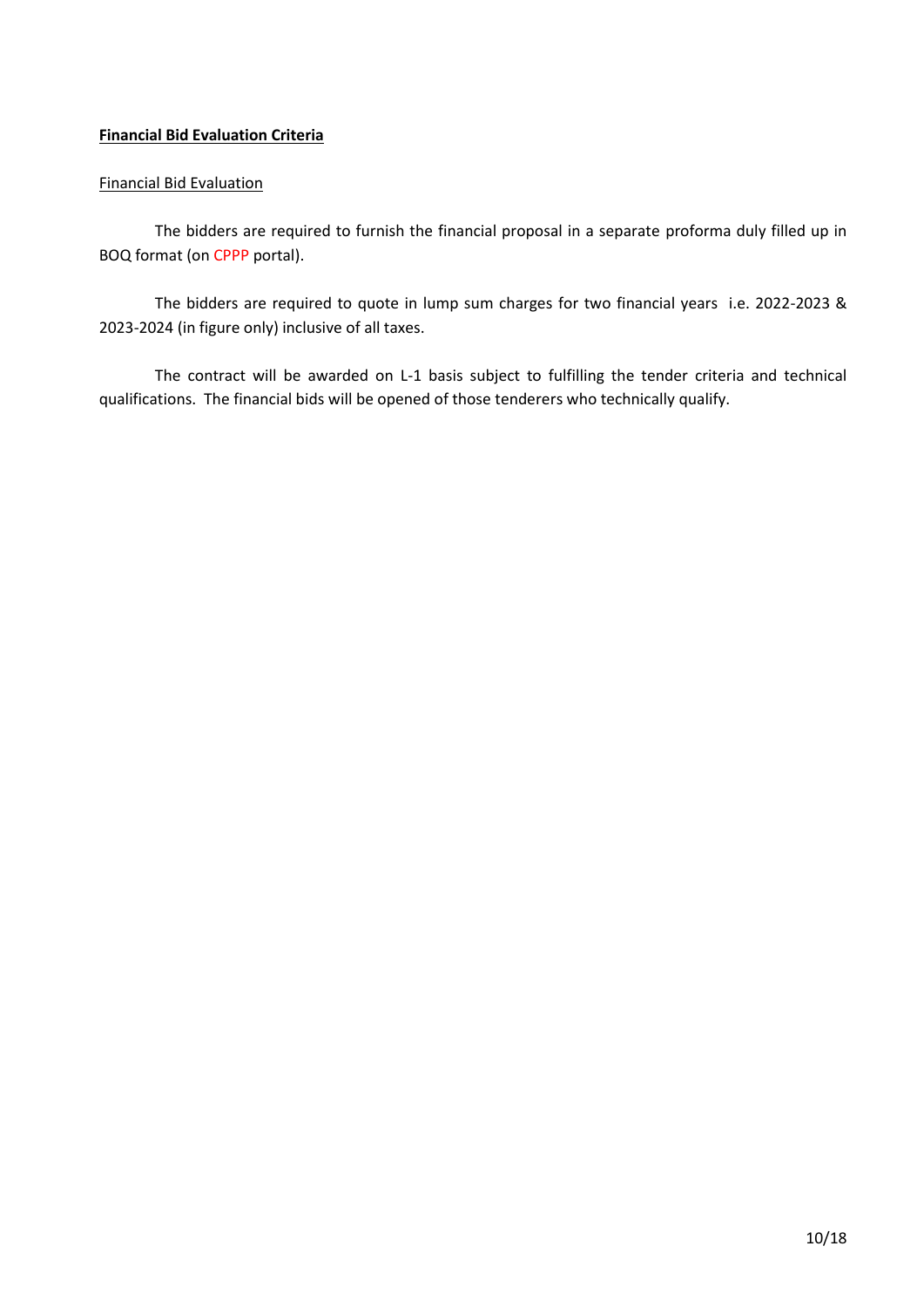### **OTHER TERMS AND CONDITIONS OF ENGAGEMENT**

- 1. Duration of Contract : The appointment of the Tax Consultant/firm will be for a period of two years i.e. Financial Year 2022-2023 and 2023-2024 with a provision of extension for another year 2024- 2025 on satisfactory performance of the Firm on existing terms and conditions on same rate. The performance of the Firm will be reviewed annually on the same terms and conditions, unless terminated by CSIR-NEERI, Nagpur by giving one month notice without prejudice to the rights and obligations of the parties upto date of notice of termination by CSIR-NEERI, Nagpur. They would require to commence the job within 10 (ten) days from the date of issuance of work order/order of engagement.
- 2. Execution of Assignment : For execution of complete scope of work, the tax consultant will establish a team of qualified professionals as per the requirement of CSIR-NEERI, Nagpur. The Tax Consultant Firm is solely and exclusively responsible for all the acts of its team members. The deputed professionals shall visit CSIR-NEERI, Nagpur on regular intervals, as mentioned in the tender document and the contract agreement being executed for completion of all the assigned work, getting clarifications/documents. The tax consultant firm will also be responsible for rendering of advisory services as and when required by CSIR-NEERI, Nagpur, strictly adhering to all terms and conditions of the subject tender and contract agreement being executed.
- 3. Terms of payment : Payment will be made quarterly on pro-rata basis after certified by service receiver.
- 4. Confidentiality : Tax Consultant shall during the tenure of the contract and at any time thereafter keep all information relating to the work in full confidence and shall not, unless so authorized in writing by CSIR-NEERI, Nagpur divulge or grant access to any information about the work or its results and shall prevent anyone becoming acquainted with either through Tax Consultant or its personnel or agents.

## **5. Code of Integrity for Public Procurement (CIPP)** :

(I). The bidders must abide by the following Code of Integrity for Public Procurement (CIPP). Similarly, the bidders should sign a declaration about abiding by a Code of Integrity for Public Procurement in registration applications and in bid documents. In case of any transgression of this code, its name is not only liable to be removed from the list of registered Bidders, but it would be liable for other punitive actions such as cancellation of contracts, banning and blacklisting or action in Competition Commission of India and so on. (Rule 175 (i) of GFR 2017).

(II) The bidders should observe the highest standard of ethics and should not indulge in the following prohibited practices, either directly or indirectly, at any stage during the procurement process or during execution of resultant contracts.

(a) "Corrupt Practice" : making offers, solicitation or acceptance of bribe, rewards or gifts or any material benefit, in exchange for an unfair advantage in the procurement process or to otherwise influence the procurement process or contract execution.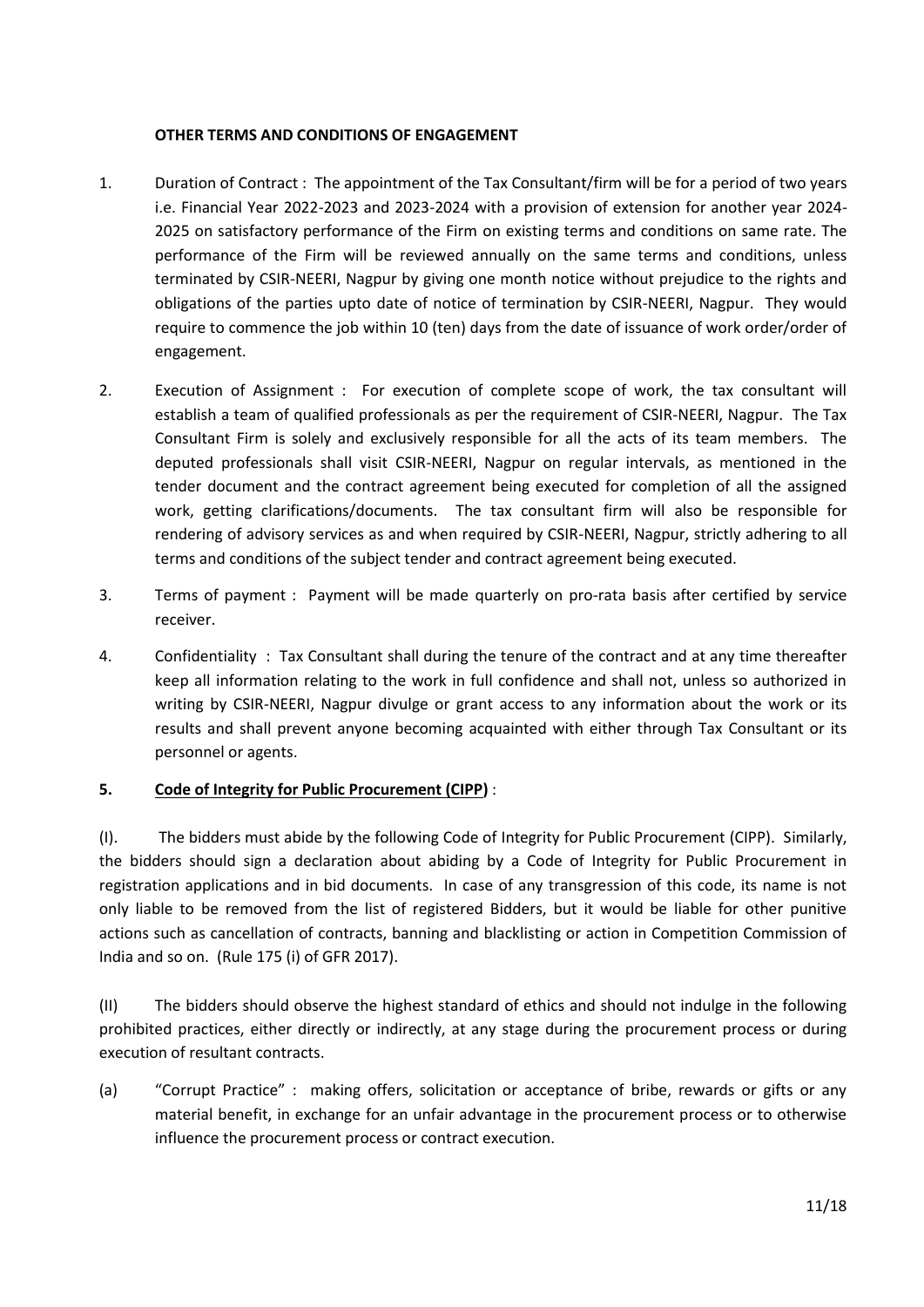(b) "Fraudulent Practice" : any omission or misrepresentation that may mislead or attempt to mislead so that financial or other benefits may be obtained or an obligation avoided.

This includes making false declaration or providing false information for participation in a tender process or to secure a contract or in execution of the contract.

- (c) "Anti-competitive practice" : any collusion, bid rigging or anti-competitive arrangement, or any other practice coming under the purview of The Competition Act, 2002, between two or more bidders, with or without the knowledge of the Procuring Entity, that may impair the transparency, fairness and the progress of the procurement process or to establish bid prices at artificial, noncompetitive levels.
- (d) "Coercive Practice": harming or threatening to harm, persons or their property to influence their participation in the procurement process or affect the execution of a contract.
- (e) "Conflict of interest" : participation by a bidding firm or any of its affiliates that are either involved in the consultancy contract to which this procurement is linked or if they are part of more than one bid in the procurement of if the bidding firm or their personnel have relationships or financial or business transactions with any official of Procuring Entity who are directly or indirectly related to tender or execution process of contract or improper use of information obtained by the (prospective) bidder from the Procuring Entity with an intent to gain unfair advantage in the procurement process or for personal gain ; and
- (f) "Obstructive practice" : materially impede the investigation by the Procuring Entity into allegations of one or more of the above mentioned prohibited practices either by deliberately destroying, falsifying, altering or by concealing of evidence material to the investigation or by making false statements to investigators and/or by threatening, harassing or intimidating any party to prevent it from disclosing its knowledge of matters relevant to the investigation or from pursuing the investigation or by impeding the rights of the Procuring Entity to audit or access to information.

## 6. **"Obligations for Proactive Disclosures" :**

- i. The bidders are obliged under Code of Integrity for Public Procurement to suomoto proactively declare any conflicts of interest ( coming under the definition mentioned above – pr-existing or as soon as these arise at any stage) in any procurement process or execution of contract. Failure to do so would amount to violation of this Code of Integrity.
- ii. The bidders must declare , whether asked or not in a bid document, any previous transgressions of such a code of integrity with any entity during the last three years or of being debarred by any other Procuring Entity including the CSIR Labs/Instts. Failure to do so would amount to violation of this code of integrity.
- iii. To encourage voluntary disclosures, such declarations would not mean automatic disqualification for the bidder making such declarations. The declared conflict of interest may be evaluated and mitigation steps, if possible, may be taken by the Procuring Entity. Similarly voluntary reporting of previous transgressions of Code of Integrity elsewhere may be evaluated and barring cases of various grades of debarment, an alert watch may be kept on the bidder's actions in the tender and subsequent contract.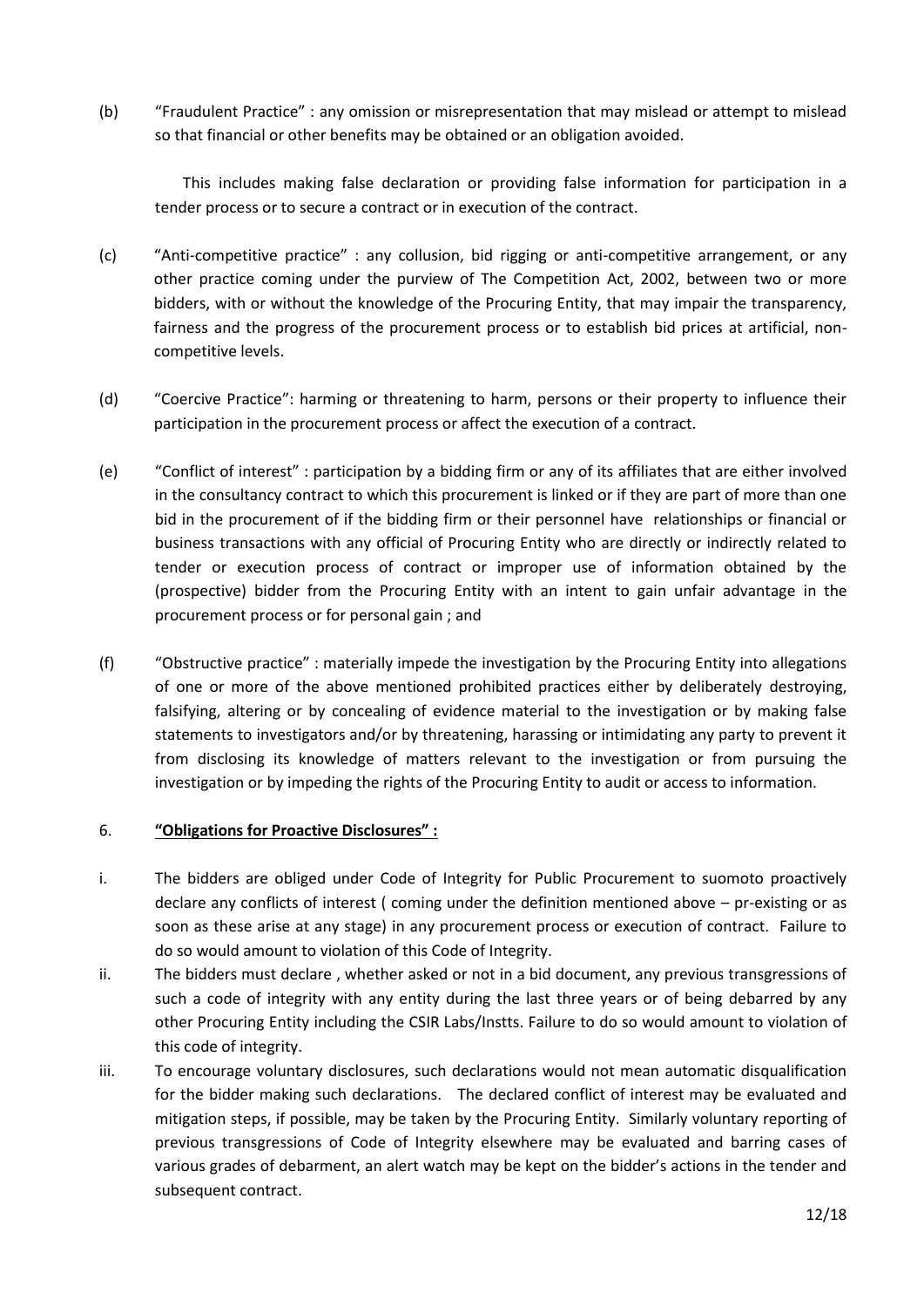# 7. **"Punitive Provisions" :**

I. Without prejudice to and in addition to the rights of the Procuring Entity to other penal provisions as per the bid documents or contract, if the Procuring Entity comes to a conclusion that a (prospective) bidder directly or through an agent, has violated this code of integrity in competing for the contract or in executing a contract, the Procuring Entity may take appropriate measures including one or more of the following :

## (a) **If his bids are under consideration in any procurement**.

- (i) Forfeiture or encashment of bid security.
- (ii) Calling off any pre-contract negotiations : and
- (iii) Rejection and exclusion of the bidder from the procurement process.

## (b) **If a contract has already been awarded.**

- (i) Cancellation of the relevant contract and recovery of compensation for loss incurred by the Procuring Entity.
- (ii) Forfeiture or encashment of any other security or bond relating to the procurement.
- (iii) Recovery of payments including advance payments, if any made by the Procuring Entity along with interest thereon at the prevailing rate.

## (c) **Provisions in addition to above**.

- (i) Removal from the list of registered Bidder and banning/debarment of the bidder from participation in future procurements of the Procuring Entity for a period not less than one year.
- (ii) In case of anti-competitive practices, information for further processing may be filed under a signature of the Director of the CSIR-NEERI, with the Competition Commission of India.
- (iii) Initiation of suitable disciplinary or criminal proceedings against any individual or staff found responsible.
- (iv) Promise on the part of bidders not to offer any benefit to the employees of the Procuring Entity not available legally and also not to commit any office.
- (v) Promise on the part of bidders not to enter into any undisclosed agreement or understanding with other bidders with respect to prices, specifications, certifications, subsidiary contracts ; etc.
- (vi) Undertaking (as part of Fail Clause) by the bidders that they have not and will not provide same service at price slower than the bid price.
- (vii)) Bidders to disclose the payments to be made by them to agents/brokers or any other intermediary; Bidders to disclose any past transgressions committed over the specified period with any other Company in India or Abroad that may impinge on the anti-corruption principle.

## 8. **DISPUTE RESOLUTION / ARBITRATION**

1. In the event of any question/ dispute / difference arising under the agreement or in connection herewith (except as to matters the decision of which is specially provided under this agreement) the same shall be referred to the Delhi International Arbitration Centre for appointment of Arbitrator to adjudicate the dispute.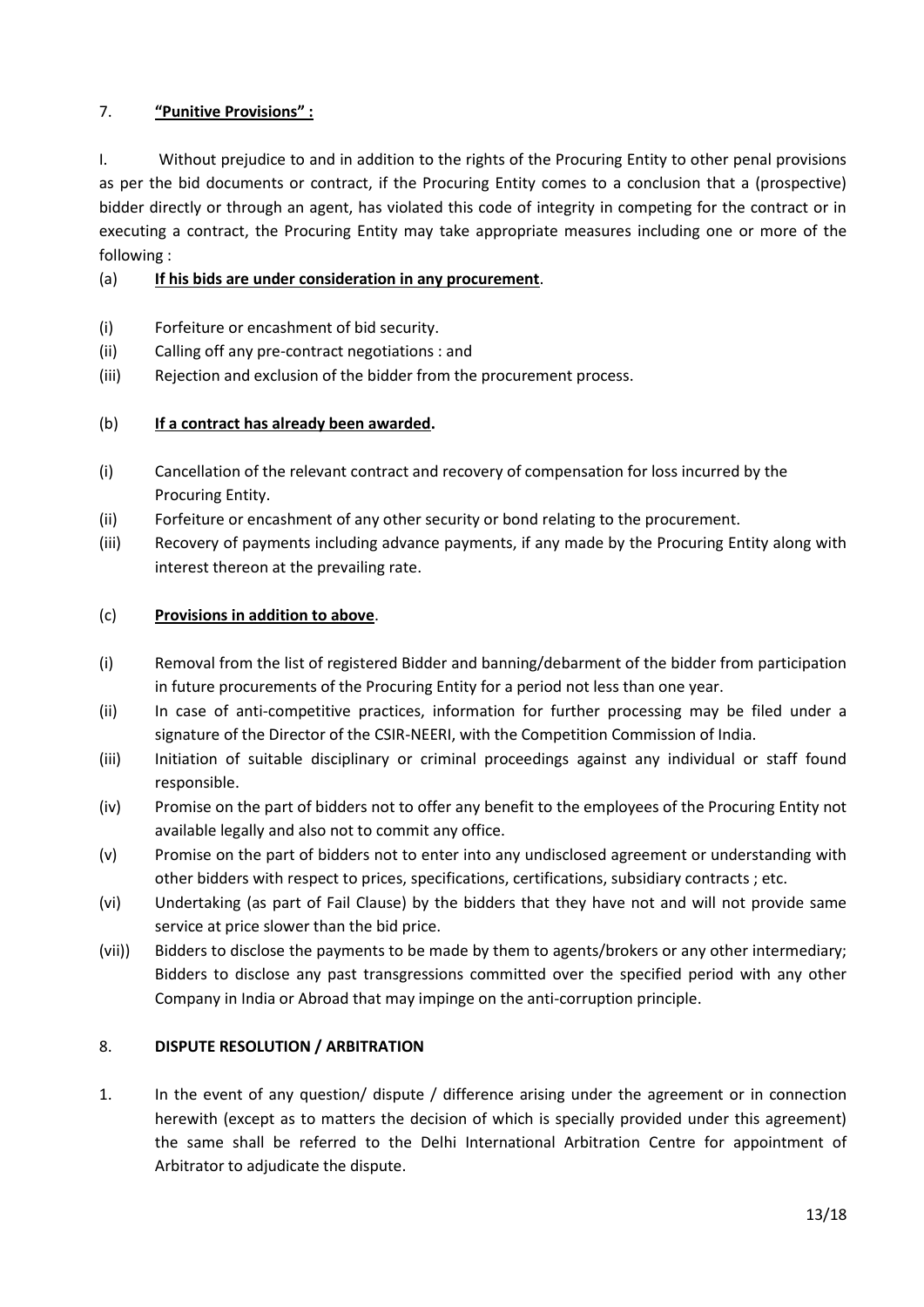- 2. The award of the Arbitrator shall be final and binding on the parties. The Arbitrator may give interim award(s) and/or directions, as may be required.
- 3. Subject to the aforesaid provision, the arbitration and conciliation act, 1996 and the rules made hereunder and any modification thereof from time to time being in force shall be deemed to apply to the Arbitration proceedings under this clause.

### 9. **Termination For default :**

The CSIR-NEERI may, without prejudice to any other remedy for breach of contract, by written notice of default sent to the Bidder, terminate the contract in whole or part.

- (a) If the Bidder fails to deliver any or all of the service within the period(s) specified in the contract, or within any extension thereof granted by the CSIR-NEERI pursuant to contract on Extension of Time ; or
- (b) If the Bidder fails to perform many other obligation(s) under the contract.
- (c) If the Bidder, in the judgement of the CSIR-NEERI has engaged in corrupt or fraudulent or collusive or coercive practices, etc. as defined in CONTRACT TERMS Clause on code of integrity in competing for or in executing the contract.

In the event the CSIR-NEERI terminates the contract in whole or in part, he may take recourse to any one or more of the following actions :

- (i) The CSIR-NEERI may procure, upon such terms and in such manner as it deems appropriate, services similar to those undelivered, and the Bidder shall be liable for all available actions against it in terms of the contract.
- (ii) However, the Bidder shall continue to perform the contract to the extent not terminated.

### 10. **Termination of Insolvency**

Either party can exit from the contract after giving notice of one month before the termination. The service that is complete and ready shall be accepted by the CSIR-NEERI at the contract terms and charge. For the remaining service, the CSIR-NEERI may elect.

- (a) To have any portion completed and delivered at the contract terms and prices ; and/or
- (b) To cancel the remainder and pay to the Bidder an agreed amount for partially completed service and any job previously procured by the Bidder.

A notice shall be effective when delivered or on the notice's effective date, whichever is later.

### 11. **Discretion :**

The Director, CSIR-NEERI reserves the right to accept/reject any or all e-tenders either in part or in full or to split the order without assigning any reasons there for which will be binding and acceptable all participating bidders. Director, CSIR-NEERI reserves the right to reduce / enhance the period of assignment without assigning any reasons.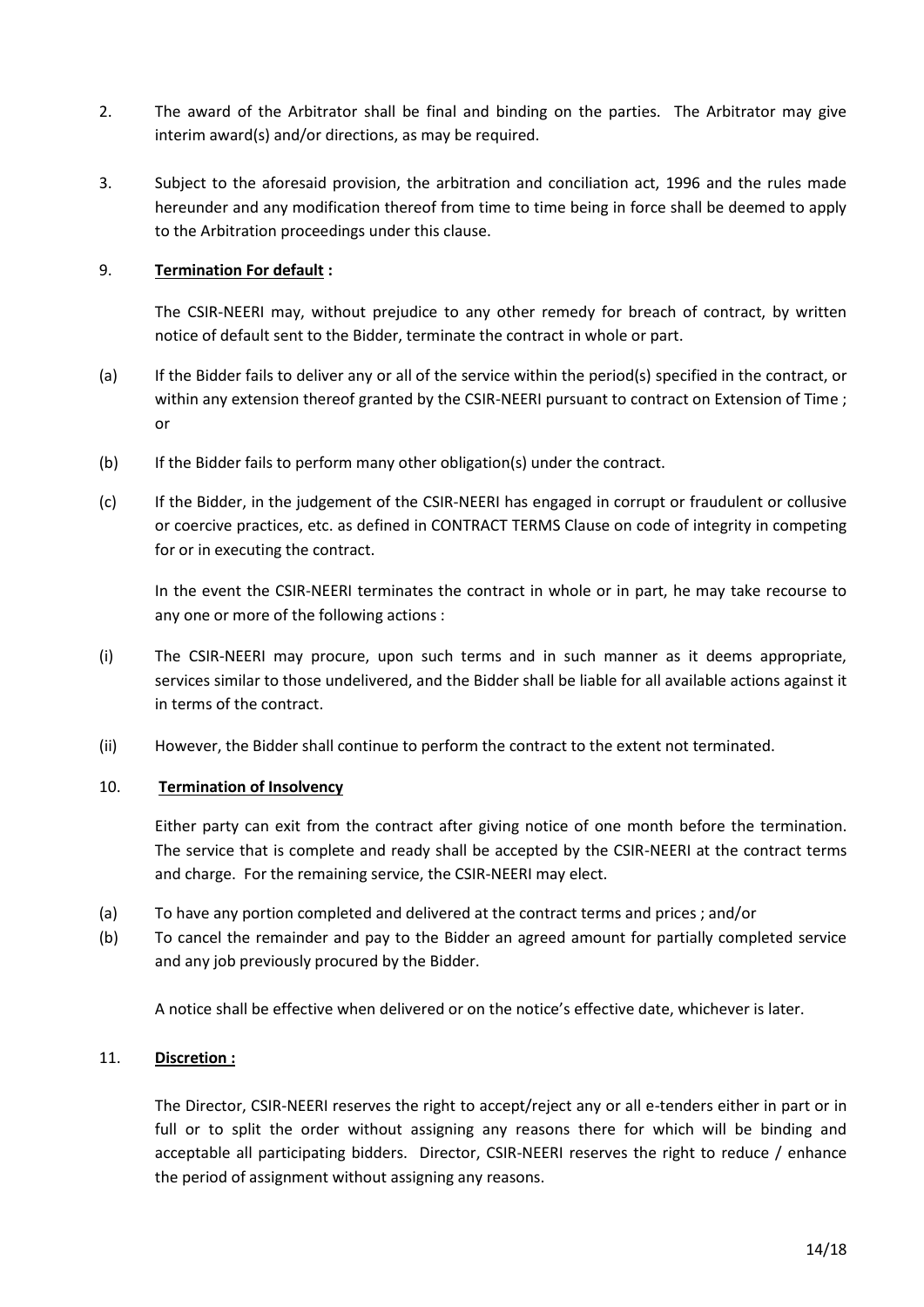## **UNDERTAKING**

I \_\_\_\_\_\_\_\_\_\_\_\_\_\_\_\_\_\_\_\_\_\_\_\_\_\_\_\_\_\_\_\_\_, hereby declare that I am a qualified bidder as per the terms and conditions of this NIT and I will abide by them include Code of Integrity stipulated in the NIT and accept the punitive measures on its violation.

Signature & Stamp of the Consultant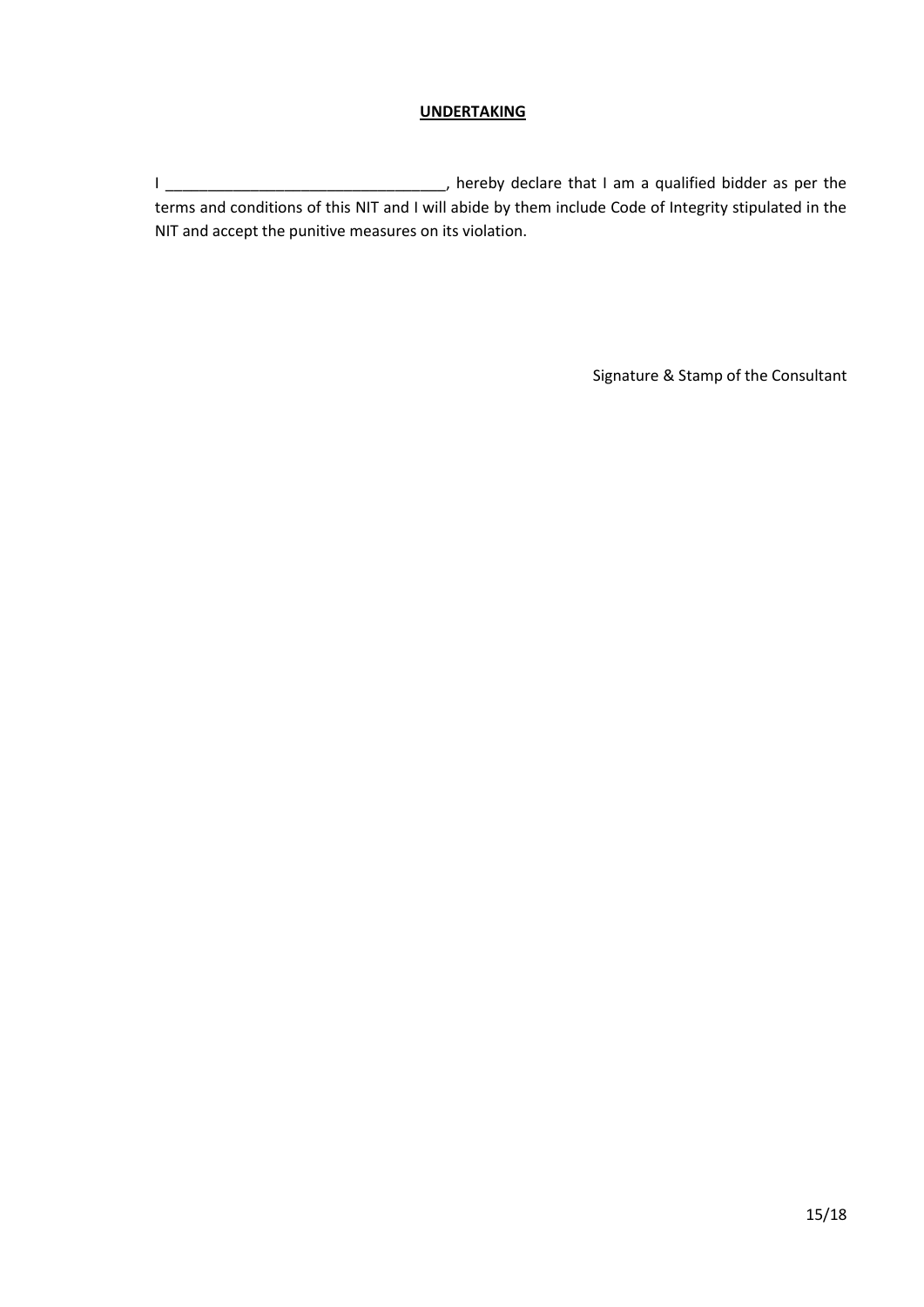### **UNDERTAKING**

#### (To be given on Company's Letter head)

I \_\_\_\_\_\_\_\_\_\_\_\_\_\_\_\_\_\_ age \_\_\_\_ years \_\_\_\_ is resident of \_\_\_\_\_\_\_\_\_\_\_\_\_\_\_\_\_\_\_\_\_\_\_\_\_\_ do hereby solemnly stated on oath that, I am the sole Proprietor / Owner / Power of Attorney Holder of the Firm / Company named

- i) That my firm/company presently not black listed/debar by any Central Govt./State Govt./Autonomous bodies /PSU's etc.
- ii) That the firm / company is not under any liquidation, Bankrupt, Court receivership or similar proceedings.
- iii) That I have submitted online Tender for the " Engaging Professional Services of Chartered Accountant with two Article Assistants [one for implementation of GST and handling related activities and one for TDS/TCS/PT] in CSIR-NEERI for a period of two years w.e.f.  $\ldots$  " on etendering official site i.e. [https://etenders.gov.in.](https://etenders.gov.in/)
- iv) That I have carefully gone through, read, thoroughly studied and understood all terms & conditions, specification included in the tender document (Tender Form, Detail Tender Notice, conditions and specifications common set of Deviations drawings etc. ). I hereby accept all these conditions, I agree to abide by the terms & conditions in the tender document and agree to execute the work/job as per terms and conditions, specifications laid down in the tender document.
- v) I do hereby state on oath that the documents uploaded by me in Cover-I of this tender are true, correct and bonafide. There are no errors and omissions in the uploaded documents. In case in future, if it is found that, any of the uploaded document / information is false / wrong, I will be personally responsible for the same and I will be liable for legal action against me.

(Name, address and signature of Tenderer)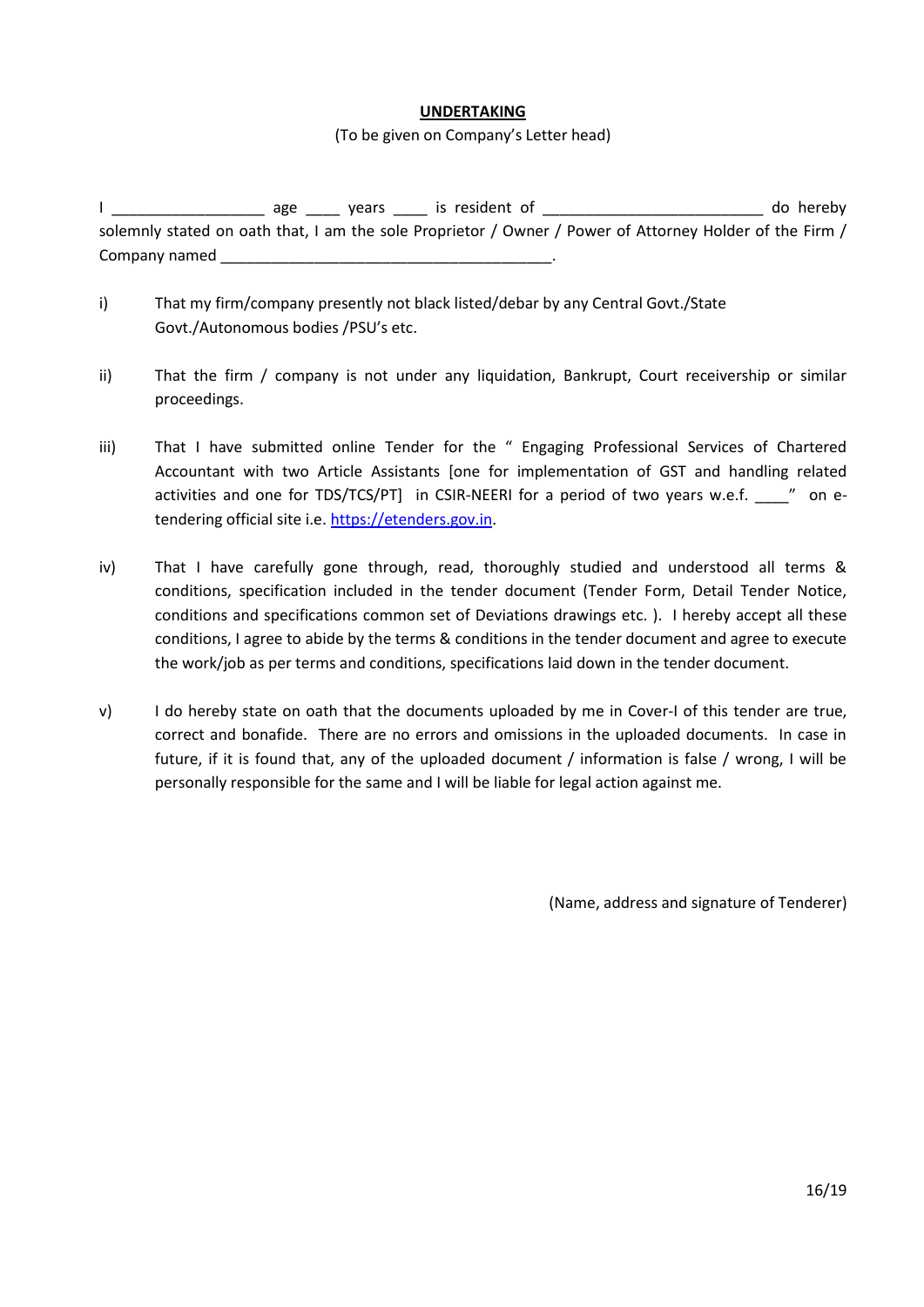**ANNEXURE-I**

## **TECHNICAL BID**

# **ELIGIBILITY CRITERIA / COMPLIANCE**

## NIT No.Bill/CA/1/2022 **Date**

| SI. | <b>Specifications</b>                                                                                           | Compliance.         | <b>Remarks</b> |
|-----|-----------------------------------------------------------------------------------------------------------------|---------------------|----------------|
| No. |                                                                                                                 | <b>Please write</b> |                |
|     |                                                                                                                 | Yes/No              |                |
| 1.  | Scanned copy of brief description of the bidders                                                                |                     |                |
|     | organisation is to be attached/uploaded                                                                         |                     |                |
| 2.  | Profit and loss statement, audited annual statement of                                                          |                     |                |
|     | accounts and Income Tax Return in proof of having a                                                             |                     |                |
|     | minimum annual turnover of Rs.25.00 Lakhs (per                                                                  |                     |                |
|     | annum) for the past three financial years (f/year ending                                                        |                     |                |
|     | 31 <sup>st</sup> March 2021 should be enclosed with the technical                                               |                     |                |
|     | bid document. (upload scanned copy)                                                                             |                     |                |
| 3.  | The tax consultant firm should have been approved by                                                            |                     |                |
|     | the ICAI for dealing with accounts and tax matters                                                              |                     |                |
|     | (Indirect Tax and Direct Tax) (copy enclose)                                                                    |                     |                |
| 4.  | Past work experience in brief along with the current                                                            |                     |                |
|     | assignments handled especially mentioning the major                                                             |                     |                |
|     | clients handled at the level of ITAT/AAR, CIT (Appeals)<br>and GST Authorities. Bidders are required to confirm |                     |                |
|     | the fulfilment of the evaluation criteria in the following                                                      |                     |                |
|     | areas:                                                                                                          |                     |                |
|     |                                                                                                                 |                     |                |
|     |                                                                                                                 |                     |                |
|     | Bidder should submit documents related to similar work                                                          |                     |                |
|     | experience of rendering consultancy services in the area                                                        |                     |                |
|     | of Direct and Indirect tax to Educational Institutes of                                                         |                     |                |
|     | eminence/PSU/State/Central Government Organisation                                                              |                     |                |
|     | /State/Central Financial/education Institution during<br>the last three financial years.                        |                     |                |
|     |                                                                                                                 |                     |                |
|     | (upload relevant scanned copies)                                                                                |                     |                |
| 5.  | Brief detail of qualified professionals employed by the                                                         |                     |                |
|     | bidder organization along with complete detail of team                                                          |                     |                |
|     | members including their name, experience, profile,                                                              |                     |                |
|     | specialization etc. keeping in view the requirement                                                             |                     |                |
|     | mentioned in bid evaluation criteria are required to be                                                         |                     |                |
|     | furnished by the Bidder.                                                                                        |                     |                |
| 6.  | The team members must be promptly available for the                                                             |                     |                |
|     | assignment as and when required. The bidder must                                                                |                     |                |
|     | demonstrate in their bid to the satisfaction of CSIR-                                                           |                     |                |
|     | NEERI, Nagpur that the proposed team members                                                                    |                     |                |
|     | possess the relevant and suitable capability and                                                                |                     |                |
|     | experience for the assignment.                                                                                  |                     |                |